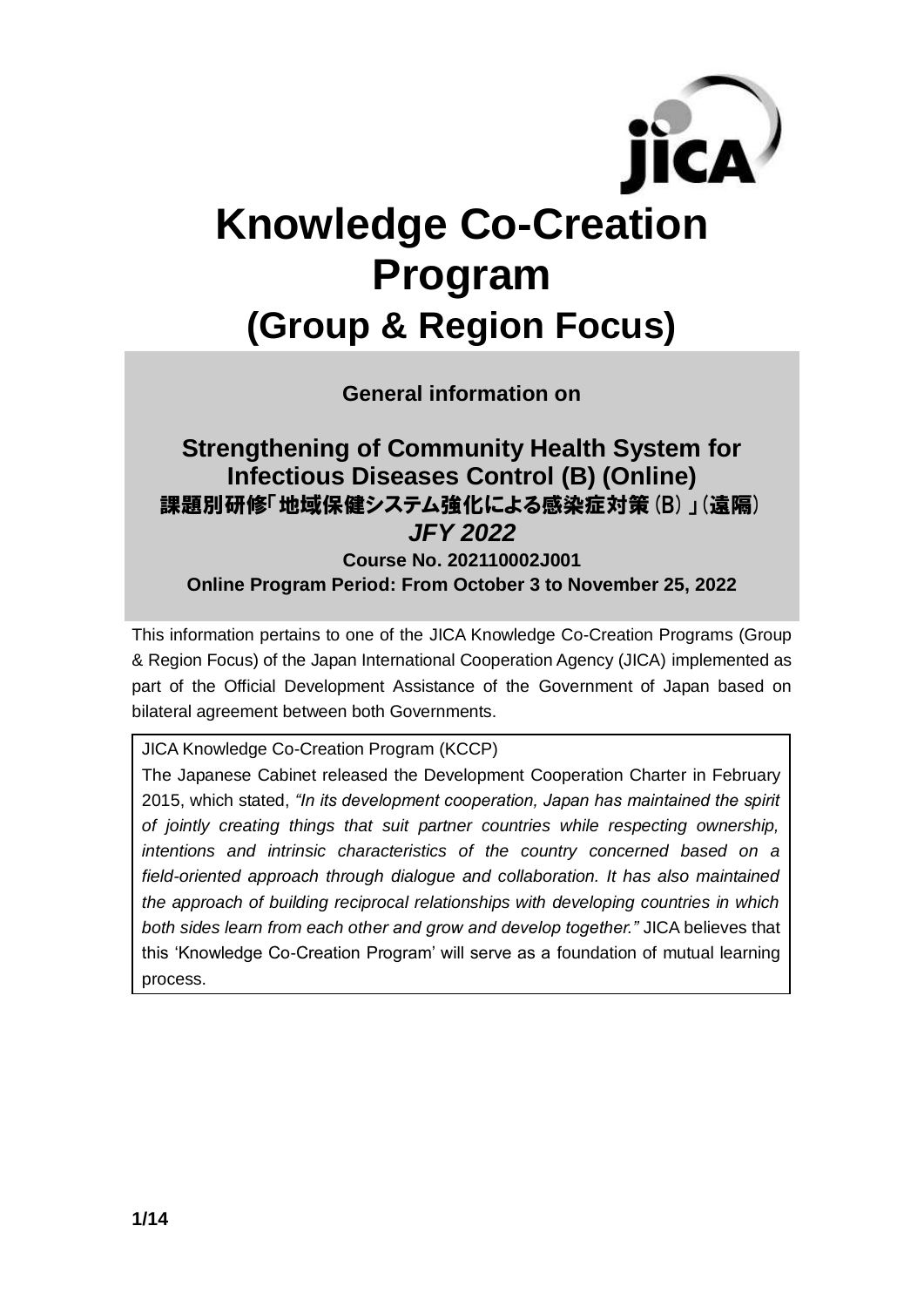### **I. Concept**

#### **Background**

Sustainable Development Goals (SDGs) were adopted by the United Nations in September 2015. Built on the Millennium Development Goals (MDGs), which ended in 2015, the SDGs are specific targets to be reached by 2030. Three of the eight goals in MDGs, 'reduction of child mortality', 'improvement of maternal health,' and 'combating HIV/AIDS, malaria and other diseases' were not achieved despite global efforts. These goals were extended as part of the SDGs. In all, the SGDs include thirteen health associated targets. Goal 3 is to "Ensure healthy lives and promote well-being for all at all ages." To achieve the targets, global efforts are required in both developing countries and developed countries.

Many developing countries still face difficulties providing infectious diseases control services in all regions. There are many reasons for this, including lack of human resources, budget, equipment, and facilities. Regional disparity in infrastructure, patient transportation, and inadequate health administration are particular problems that need to be addressed. Improving health systems in developing countries is essential to achieving global health goals. Using case studies from Okinawa and Japan, this program is designed to assist those responsible for nursing management to propose improvement plans that will impact infectious diseases control.

Okinawa Prefecture, which is the southernmost regional government in Japan, is made up of around 160 islands, many quite remote. This regional government has long focused on addressing infectious diseases issues. Much of this emphasis stems from post-World War II reconstruction when Okinawans suffered in extremely poor health conditions with inadequate medical staff and facilities. By implementing initiatives to improve its health systems, Okinawa succeeded in achieving Universal Health Coverage.

This program aims to leverage the success of the experience in Okinawa Prefecture and provide the knowledge, skill, and structure for participants to solve infectious diseases control issues through public health activities in their home countries.

In Japanese fiscal year 2022, this program is conducted "online" by the use of video materials and live sessions.

#### **For what?**

This program, based on the success in Okinawa Prefecture, aims to provide participants with knowledge, skills, and keys to solve the issues on infectious diseases control in developing countries.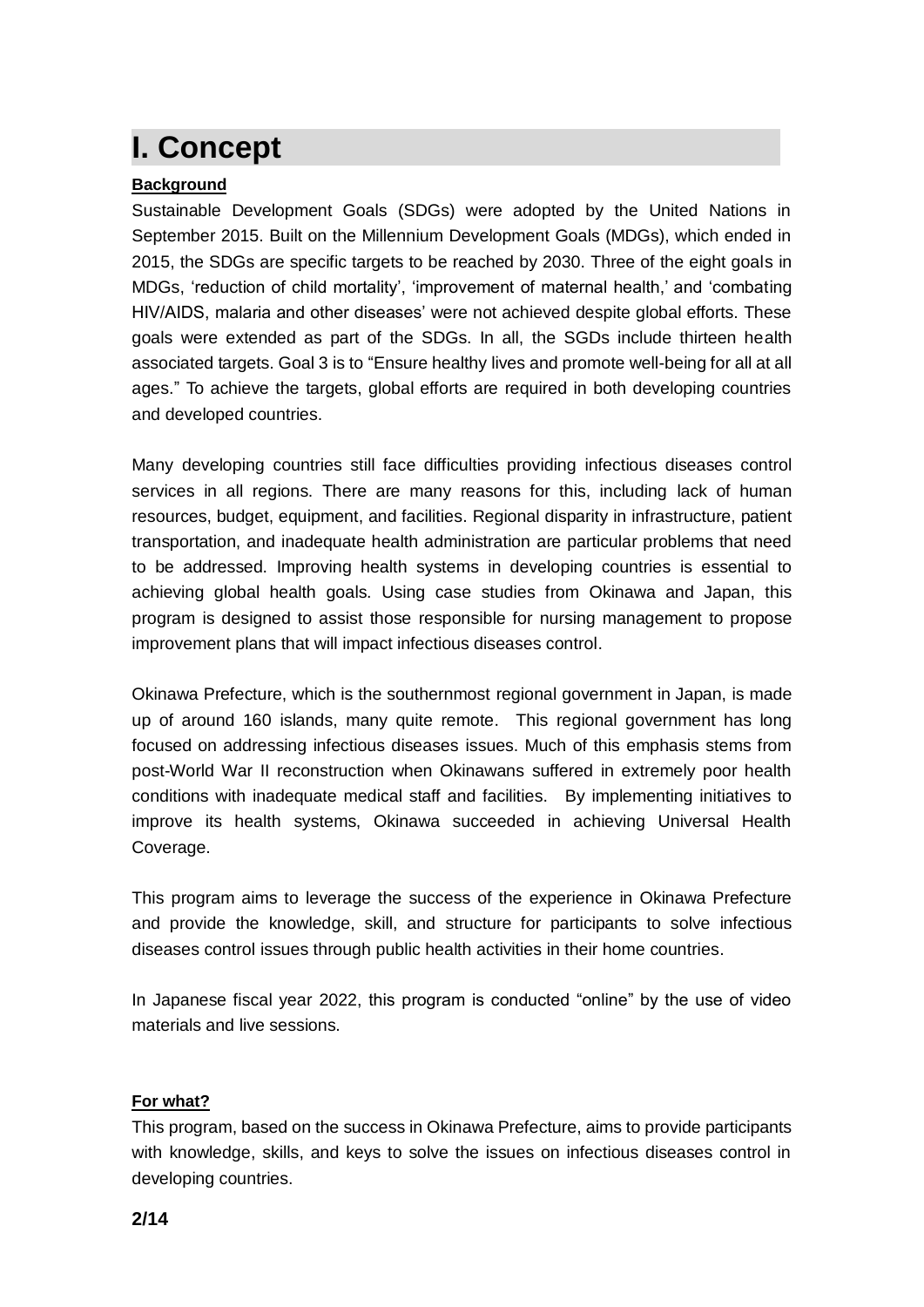#### **For whom?**

This program is designed for those who in a nursing position or its supervising position to be responsible for planning, implementation, evaluation and management of infectious diseases control in public health sections of central or local governments which address to improve public health.

#### **How?**

By online program, the participants shall have opportunities:

1) to analyze the obstacles on infectious diseases control in their countries in comparison with those of Okinawa and Japan, and

2) to obtain the clues to improve their current situation through learning the experience of measures taken in Okinawa Prefecture, which is one of the local government located southernmost in Japan, on its health administration especially just after the WW II.

### **II. Description**

- **1. Title (Course No.) Strengthening of Community Health System for Infectious Diseases Control (B) (202110002J001)**
- **2. Course Duration** October 3 to November 25, 2022
- **3. Target Regions or Countries** Antigua and Barbuda, Barbados, Brazil, Guyana, Jamaica, Saint Christopher and Nevis, Saint Vincent and the Grenadines, and Uruguay
- **4. Eligible / Target Organization** This program is designed for planning, implementing and managing department/section of central or local governments in infectious diseases control.
- **5. Capacity (Upper Limit of Participants)** 8 participants
- **6. Language English**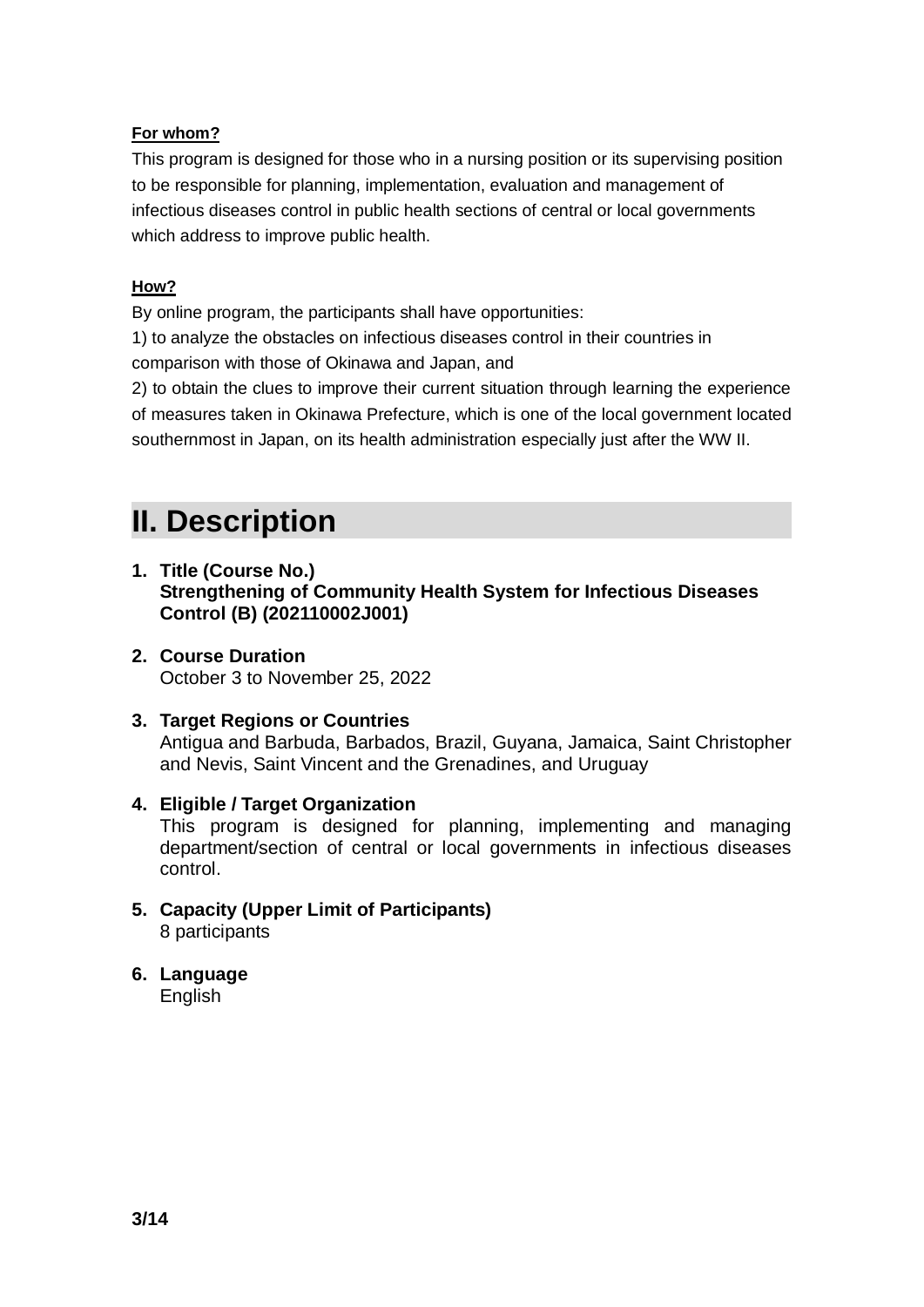#### **7. Objective(s)**

New action for infectious diseases control will be introduced by health officials of central or local governments with utilization of acquired knowledge through this program.

#### **8. Overall Goal**

Appropriate care for infectious diseases and prevention service will be provided to citizens by efficient functioning of health administration of both national and local levels in respective countries.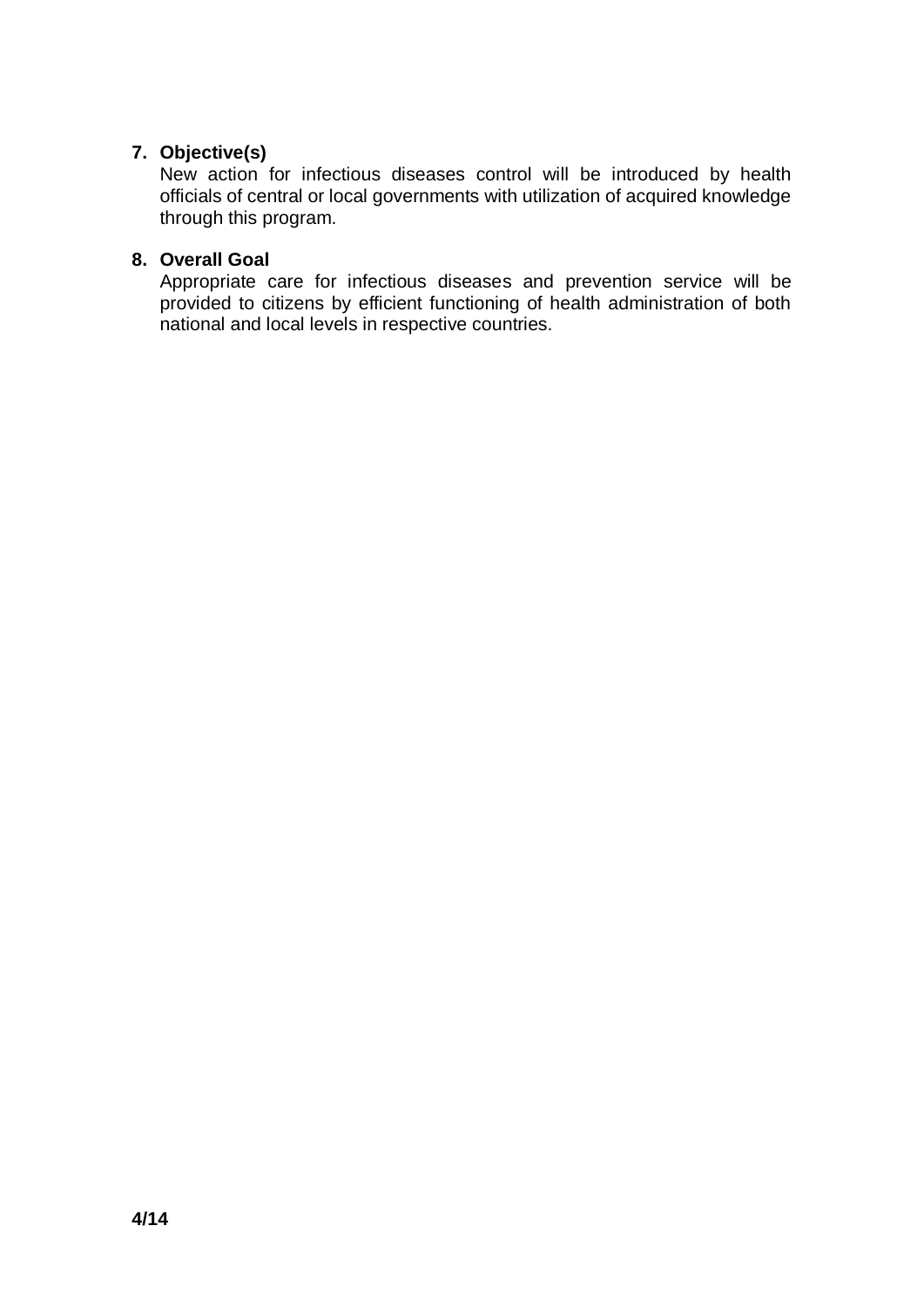#### **9. Output and Contents**

This course consists of the following components. Details on each component are given below. The contents may be subject to modify.

| 1. Preliminary Phase<br>Participating organizations make required preparation for the Program in the<br>respective country.                                                                                                                                                                   |                                                                                                                                                                                                                                                                                                                                                                     |                                                                              |  |  |
|-----------------------------------------------------------------------------------------------------------------------------------------------------------------------------------------------------------------------------------------------------------------------------------------------|---------------------------------------------------------------------------------------------------------------------------------------------------------------------------------------------------------------------------------------------------------------------------------------------------------------------------------------------------------------------|------------------------------------------------------------------------------|--|--|
| <b>Expected Output</b>                                                                                                                                                                                                                                                                        | <b>Activities</b>                                                                                                                                                                                                                                                                                                                                                   |                                                                              |  |  |
| Job Report                                                                                                                                                                                                                                                                                    | (1) Analysis on the current issues on infectious diseases<br>control in working organization or in applicant's work<br>responsibility<br>(2) Be sure to use the attached format when making Job<br>Report<br>(3) Be sure to have the personnel in higher rank check before<br>submission                                                                            |                                                                              |  |  |
| 2. Core Phase<br>Participants attend online program through On-demand video sessions and Online live<br>discussion.                                                                                                                                                                           |                                                                                                                                                                                                                                                                                                                                                                     |                                                                              |  |  |
| <b>Expected Module</b><br>Output                                                                                                                                                                                                                                                              | Subjects/Agendas                                                                                                                                                                                                                                                                                                                                                    | Methodology                                                                  |  |  |
| 1. To sort and report<br>the issues to be<br>addressed on<br>infectious<br>diseases control<br>in participant's<br>country in order to<br>share them with<br>the program<br>partners                                                                                                          | (1) Sorting the issues on infectious<br>diseases<br>control in participant's<br>county<br>short<br>(2) Making<br>and<br>concise<br>presentation                                                                                                                                                                                                                     | Online live<br>discussion                                                    |  |  |
| 2.<br>To understand the<br>public health<br>administration in<br>Japan and<br>Okinawa (from<br>post-World War II<br>to present),<br>medical care<br>system,<br>cooperation<br>between<br>medically related<br>organizations,<br>based on the<br>measures of<br>infectious<br>diseases control | (1) Overview<br>of<br>public<br>health<br>administration in Japan<br>(2) Overview of public health, medical<br>welfare<br>administration<br>and<br>in<br>Okinawa<br>(3) Overview of public health and<br>medical care activities in remote<br>islands of Okinawa and mainland<br>Japan<br>(4) Infectious diseases control<br>care<br>services in medical facilities | On-demand video<br>sessions for<br>lectures,<br>field visit, and<br>exercise |  |  |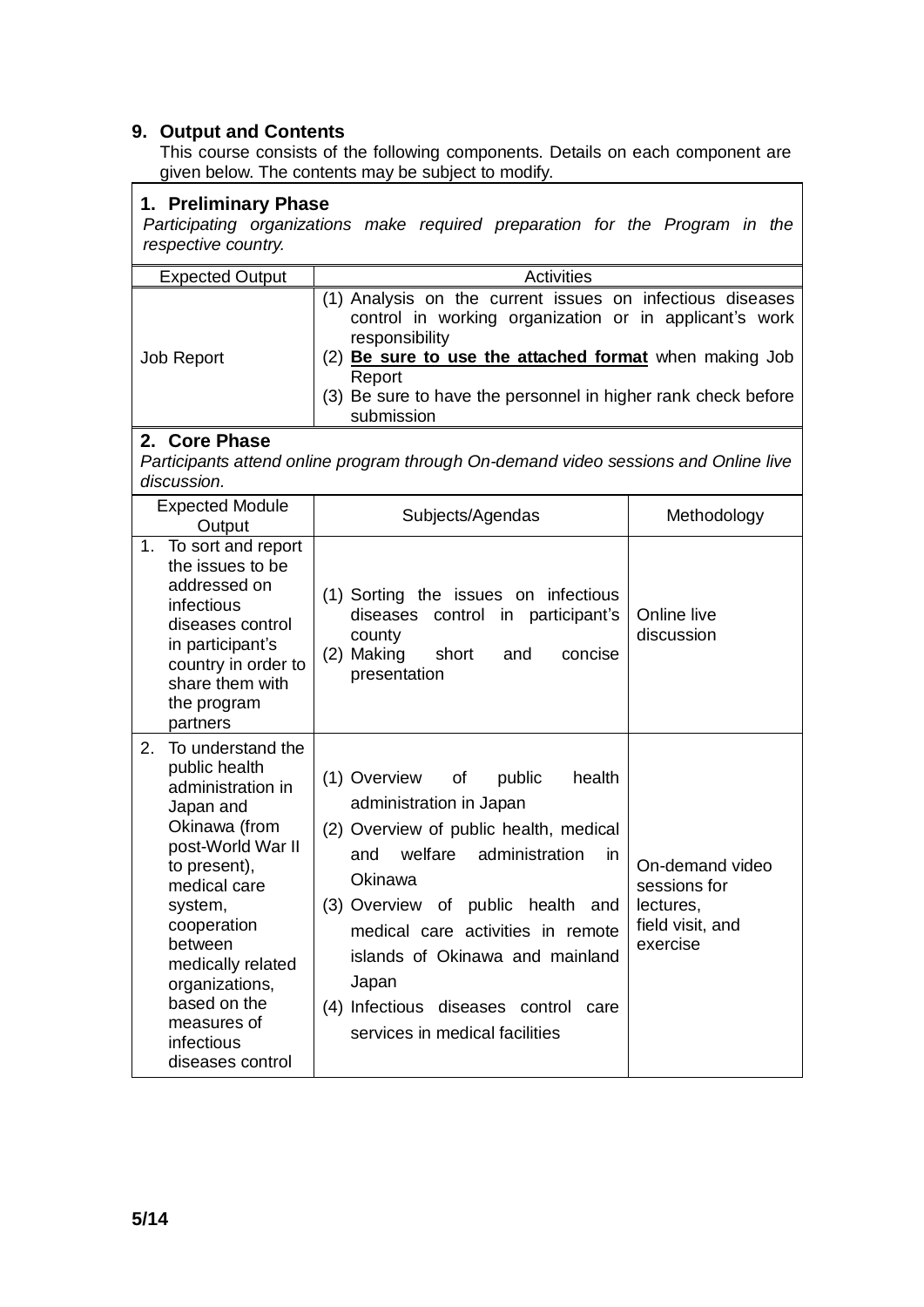| 3. | To acquire the<br>specific idea<br>about the<br>application<br>possibility of<br>infectious<br>diseases control<br>measures through<br>learning the<br>history of public<br>health activities in<br>Japan and<br>Okinawa, practice<br>(methods and<br>techniques),<br>health system,<br>human resources<br>development | (1) Overview of public health nurse<br>personnel stationing<br>system<br>in<br>communities<br>(2) Overview of nursing administrations<br>and human resources development<br>in Okinawa<br>(3) Theory and practice of public health<br>nursing activities<br>(4) Japanese experiences and global<br>trends in controlling Malaria, TB<br>and HIV/AIDS<br>(5) Public health activities in the days<br>"with COVID-19" | On-demand video<br>sessions for<br>lectures,<br>field visit, and<br>exercise                                  |
|----|------------------------------------------------------------------------------------------------------------------------------------------------------------------------------------------------------------------------------------------------------------------------------------------------------------------------|---------------------------------------------------------------------------------------------------------------------------------------------------------------------------------------------------------------------------------------------------------------------------------------------------------------------------------------------------------------------------------------------------------------------|---------------------------------------------------------------------------------------------------------------|
| 4. | To make feasible<br>action plan to<br>improve infectious<br>diseases control<br>in home country                                                                                                                                                                                                                        | (1) Review the contents of the program<br>(2) Making and presentation of "Action<br>Plan"                                                                                                                                                                                                                                                                                                                           | - On-demand video<br>sessions for<br>lectures,<br>field visit, and<br>exercise<br>- Online live<br>discussion |

#### **3. Utilizing Phase**

*Participating organizations produce final outputs by making use of results brought back by participants. This phase marks the end of the Program.*

| <b>Expected Output</b>                                                                     | Activities                                                                                                                                                                                                               |
|--------------------------------------------------------------------------------------------|--------------------------------------------------------------------------------------------------------------------------------------------------------------------------------------------------------------------------|
| To share the learning<br>from the online<br>program in Japan<br>with colleagues at<br>work | . Presenting the outline of this program in a report meeting<br>such as a workshop for the beneficiaries including co-workers,<br>and discussion how the learning from the program can be<br>applied to the home country |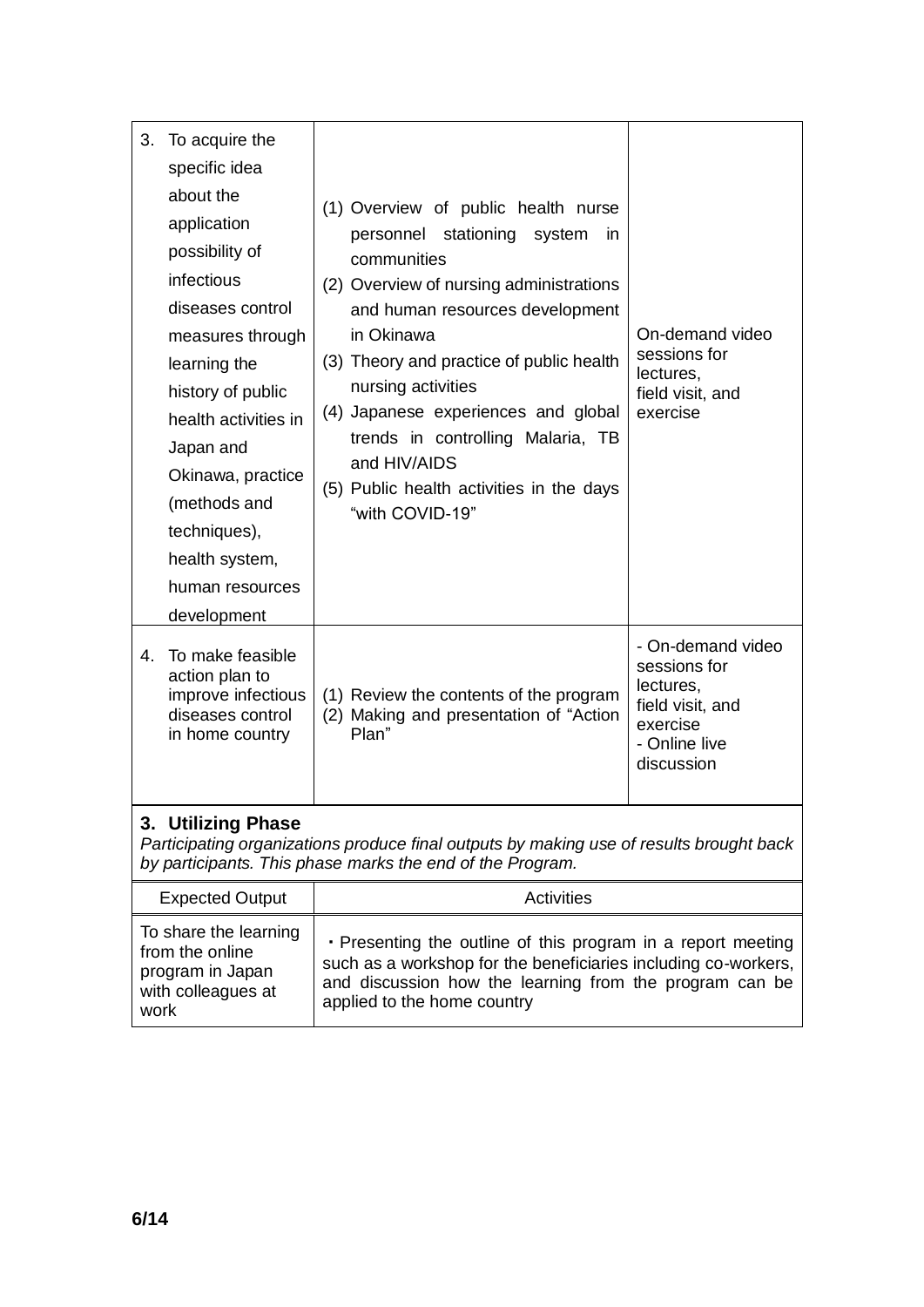### **III. Eligibility and Procedures**

#### **1. Expectations to the Applying Organizations**

- (1) This course is designed primarily for organizations that intend to address specific issues or problems identified in their operation. Applying organizations are expected to use the program for those specific purposes.
- (2) This course is enriched with contents and facilitation schemes specially developed in collaboration with relevant outstanding organizations in Japan. These special features enable the course to meet specific requirements of applying organizations and effectively facilitate them toward solutions for the issues and problems.
- (3) As this program is designed to facilitate participants to come up with the plan to bring a change in their organization. Participating organizations are expected to make due preparation with the participants by carrying out the activities of the Preliminary Phase described in section II-9
- (4) Participating organizations are also expected to make the best use of the results achieved by their participants by carrying out the activities of the Utilizing Phase described in section II-9.
- (5) Participating organizations are requested to allow the participants to participate in this online program for two to three hours a day and attend online live sessions (4-5 times) during the program period without disturbing by daily work.

#### **2. Nominee Qualifications**

Applying organizations are expected to select nominees who meet the following qualifications.

#### **(1) Essential Qualifications**

- 1) Current Duties: be in a nursing position or its supervisor in charge of planning, implementing, evaluating and managing of infectious diseases control in public health at the central or local governments which address to improve public health
- 2) Experience in the Relevant Field: have at least 7 years' working experience in the field of public health
- 3) Educational Background: be a graduate of university or equivalent and licensed in clinical nursing and/or public health professional
- 4) Language Proficiency: have a competent command of spoken and written English to make an oral presentation and write a report
- 5) PC with the Internet access and web camera: Possess a PC with the Internet access to YouTube (streaming), Google Classroom (or other learning management system such as Cornerstone), and Zoom. Also with a web camera for the online live sessions. Connection from a smartphone or tablet is inappropriate for this program.
- 6) Time management: Have permission to participate in this online program for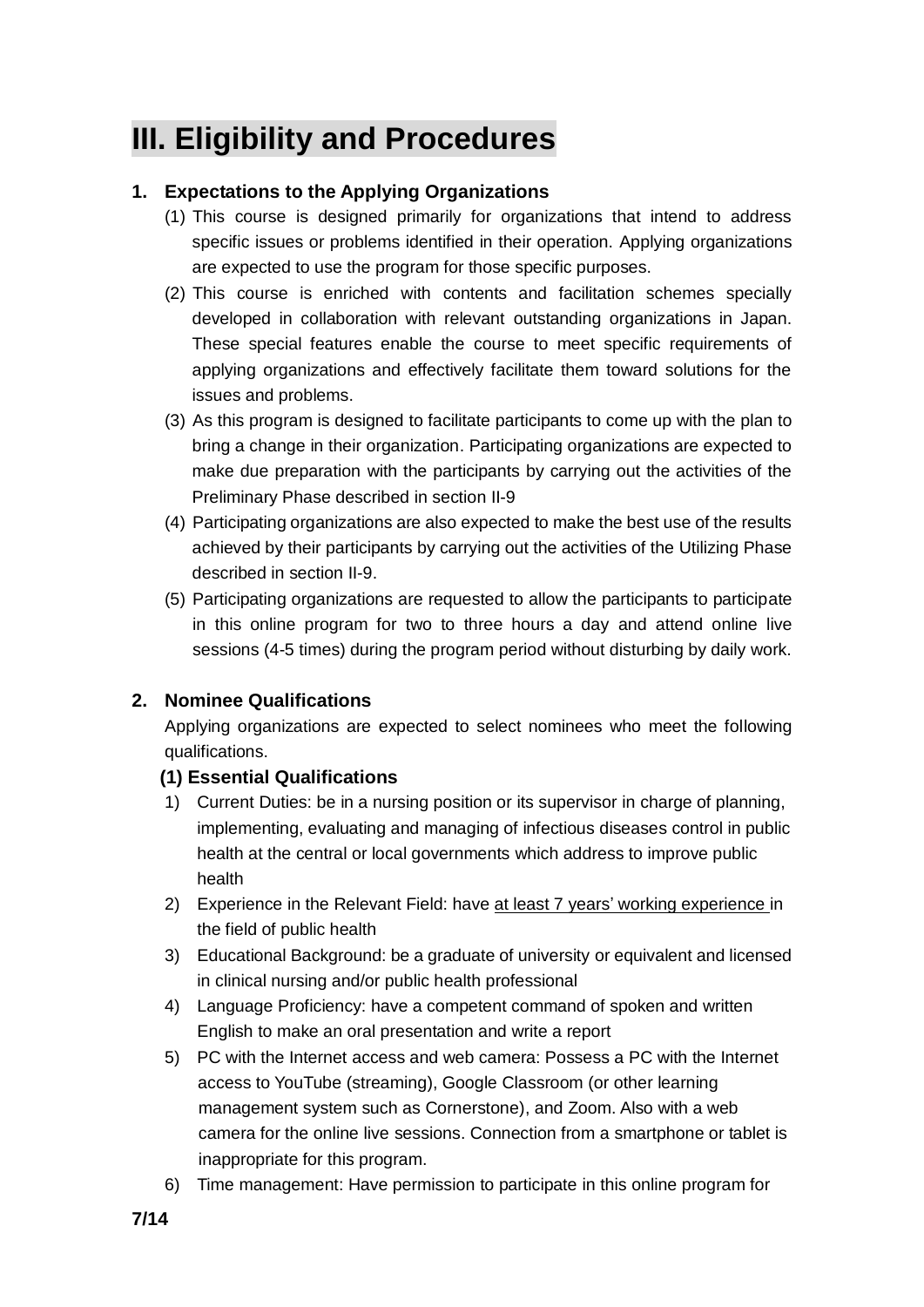two to three hours a day, including several live sessions

7) Health: must be in good health to participate in the program.

#### **(2) Recommended Qualifications**

- 1) Expectations for the Participants: Those who have relation with JICA health projects will be preferable.
- 2) Age: between the ages of thirty-five (35) and forty-nine (49) years when the online program starts
- 3) Gender Equality and Women's Empowerment: Women are encouraged to apply for the program. JICA makes a commitment to promote gender equality and women's empowerment, providing equal opportunity for all applicants regardless of sexual orientation and gender identity.
- 4) Other balance: In case there are two or more nominees, please nominate both regional and national level.

#### **3. Required Documents for Application**

- **(1) Application Form**: The Form must include the Written Pledge. The Application Form is available at **the JICA overseas office (or the Embassy of Japan)** \* If you have any difficulties/disabilities which require assistance, please specify necessary assistances in the QUESTIONNAIRE ON MEDICAL STATUS RESTRICTION (1-(c)) of the application form. Information will be reviewed and used for reasonable accommodation.
- **(2) Photocopy of Passport**: You should submit it with the application form if you possess your passport. If not, you are requested to submit the photocopy of your official ID with clear description of Name, Date of Birth, Nationality, and Sex.
- **(3) English Score Sheet**: to be submitted with the application form, if the nominees have any official English examination scores. (e.g., TOEFL, TOEIC, IELTS)
- **(4) Report and Questionnaire**: **to be made with the given format by the applicant him/herself and submitted together with the application form. Please refer to VI. ANNEX in this document for the detail.**

#### **\*Remarks: The Application Form and Report and Questionnaire (ANNEX) must be computer-printed, NOT handwritten.**

There are some cases which applicants are rejected since the application form is not readable.

#### **4. Procedures for Application and Selection**

**(1) Submission of the Application Documents**

Closing date for applications: **Please confirm the local deadline with the JICA overseas office (or the Embassy of Japan).**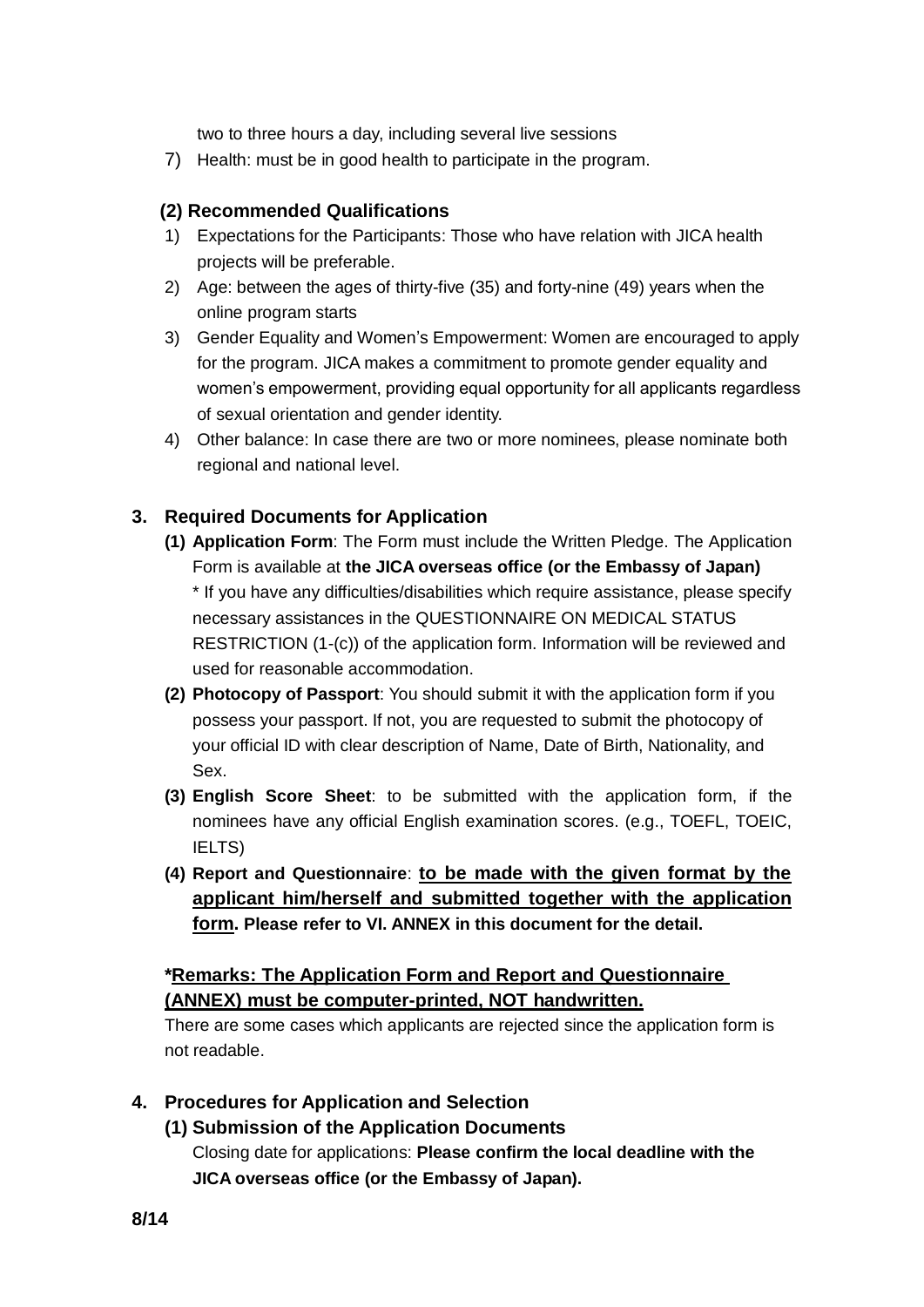(All required material must arrive at **JICA Center in Japan by August 3, 2022**)

#### **(2) Selection**

Primary screening is conducted at the JICA overseas office (or the embassy of Japan) after receiving official documents from your government. JICA Center will consult with concerned organizations in Japan in the process of final selection. Applying organizations with the best intentions to utilize the opportunity will be highly valued.

The Government of Japan will examine applicants who belong to the military or other military-related organizations and/or who are enlisted in the military, taking into consideration of their duties, positions in the organization and other relevant information in a comprehensive manner to be consistent with the Development Cooperation Charter of Japan.

#### **(3) Notice of Acceptance**

The JICA overseas office (or the Embassy of Japan) will notify the results **not later than September 2, 2022.**

#### **5. Conditions for Participation**

The participants of KCCP are required

- **(1)** to strictly observe the course schedule,
- **(2)** not to change the program topics, and
- **(3)** to carry out such instructions and abide by such conditions as may be stipulated by both the nominating Government and the Japanese Government in respect of the course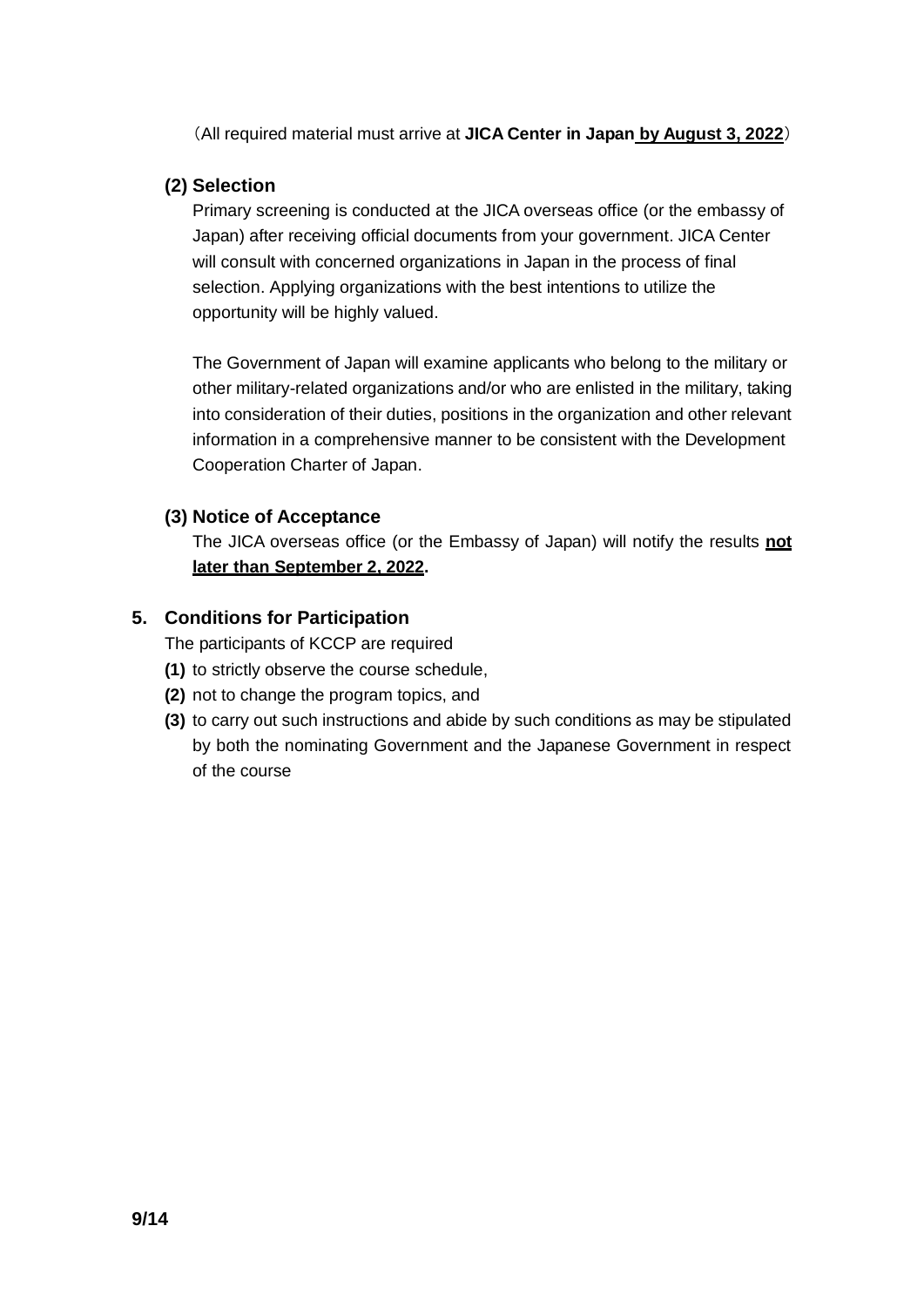### **IV. Administrative Arrangements**

#### **1. Organizer (JICA Center in Japan)**

- **(1) Center**: JICA Okinawa Center (JICA Okinawa)
- **(2) Program Officer**: Ms. NAKAMA Naoko (E-mail: oicttp@jica.go.jp)

#### **2. Implementing Partner**

- **(1) Name**: TA Networking Corp.
- **(2) URL** : <http://www.ta-n.com/eng/index.html>
- **(3) Remark**: The technical advice will be provided by University of the Ryukyus.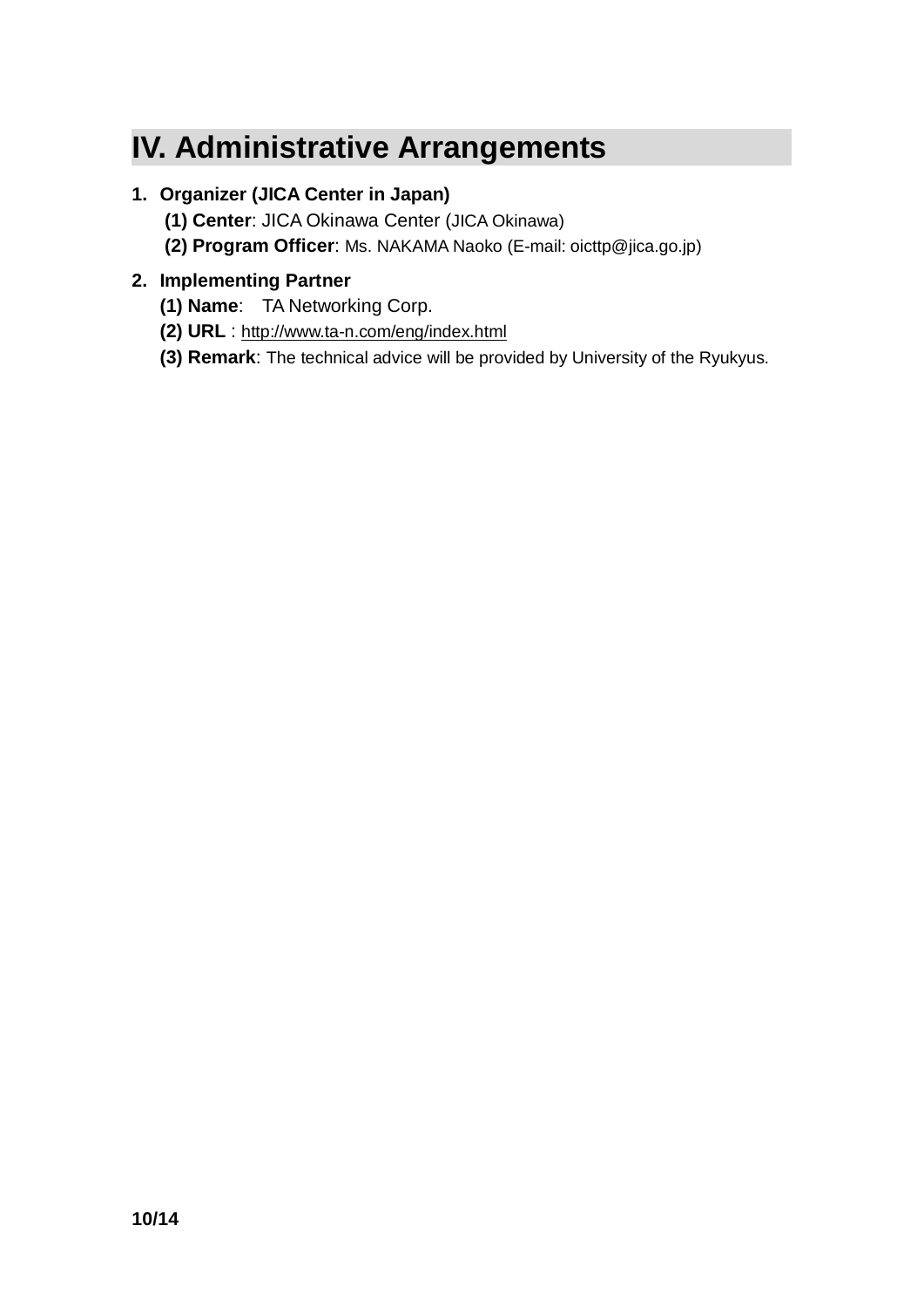## **V. Other Information**

#### **For your Information**

Information of Okinawa is available at following URLs.

- (1) Homepage of Urasoe city (where JICA Okinawa is located): [http://www.city.urasoe.lg.jp/index\\_english.html](http://www.city.urasoe.lg.jp/index_english.html) Basic information of Urasoe city is covered in English.
- (2) HP of Okinawa Prefecture: <https://www.pref.okinawa.jp/site/chijiko/kohokoryu/foreign/english/index.html> Basic information of Okinawa prefecture is covered (Urasoe city is one of the municipalities of Okinawa prefecture) in English.
- (3) HP of Okinawa Convention & Visitors Bureau: <https://www.visitokinawa.jp/>
- (4) The YouTube channel of JICA Okinawa: <https://www.youtube.com/user/jicaokinawa>
- (5) The Facebook page of JICA Okinawa: <https://www.facebook.com/jicaokinawaoic/>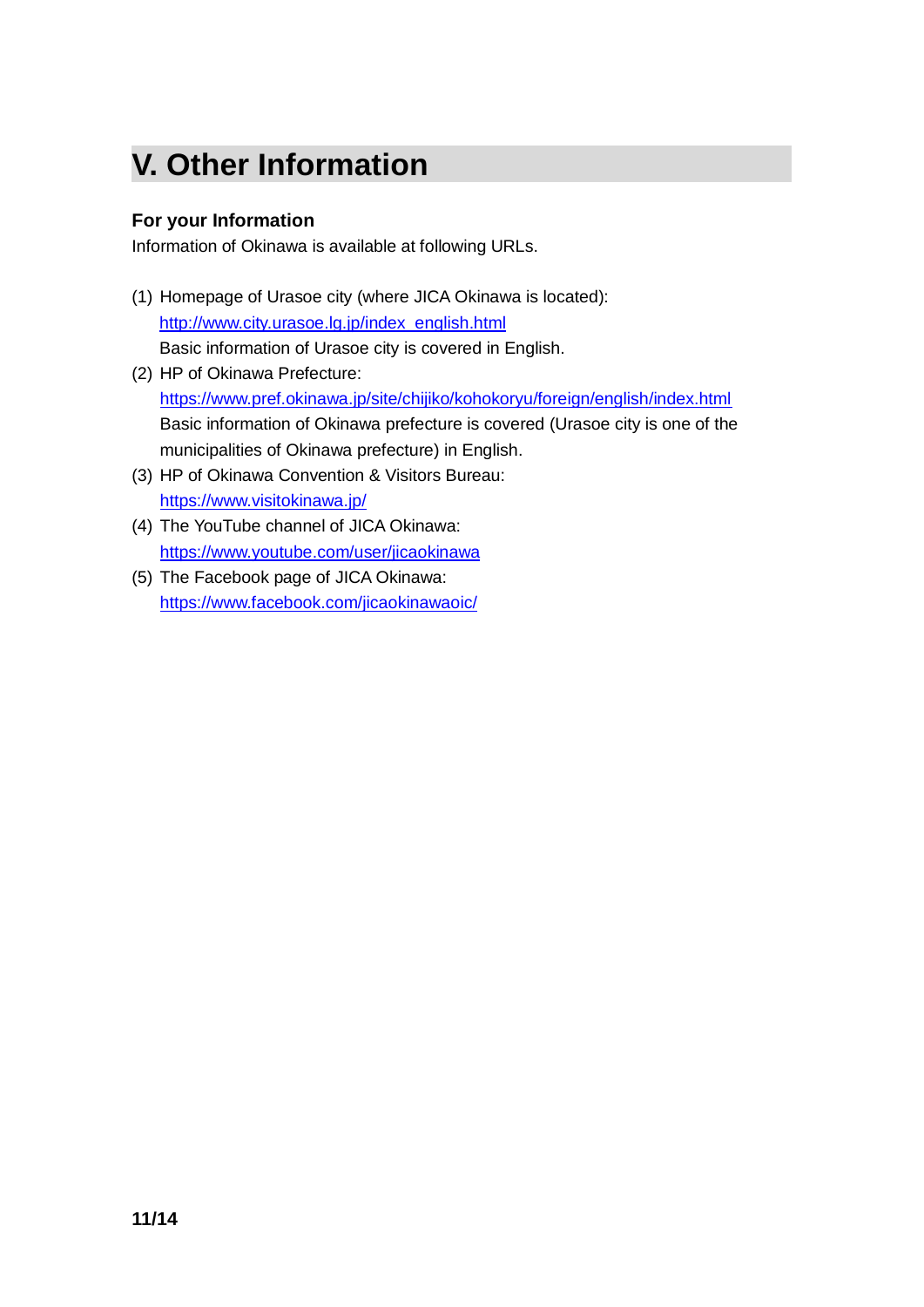#### **For Your Reference**

#### **JICA and Capacity Development**

Technical cooperation is people-to-people cooperation that supports partner countries in enhancing their comprehensive capacities to address development challenges by their own efforts. Instead of applying Japanese technology per se to partner countries, JICA's technical cooperation provides solutions that best fit their needs by working with people living there. In the process, consideration is given to factors such as their regional characteristics, historical background, and languages. JICA does not limit its technical cooperation to human resources development; it offers multi-tiered assistance that also involves organizational strengthening, policy formulation, and institution building.

Implementation methods of JICA's technical cooperation can be divided into two approaches. One is overseas cooperation by dispatching experts and volunteers in various development sectors to partner countries; the other is domestic cooperation by inviting participants from developing countries to Japan. The latter method is the Knowledge Co-Creation Program, formerly called Training Program, and it is one of the core programs carried out in Japan. By inviting officials from partner countries and with cooperation from domestic partners, the Knowledge Co-Creation Program provides technical knowledge and practical solutions for development issues in participating countries.

The Knowledge Co-Creation Program (Group & Region Focus) has long occupied an important place in JICA operations. About 400 pre-organized course cover a wide range of professional fields, ranging from education, health, infrastructure, energy, trade and finance, to agriculture, rural development, gender mainstreaming, and environmental protection. A variety of programs is being customized by the different target organizations to address the specific needs, such as policy-making organizations, service provision organizations, as well as research and academic institutions. Some programs are organized to target a certain group of countries with similar developmental challenges.

#### **Japanese Development Experience**

Japan, as the first non-Western nation to become a developed country, built itself into a country that is free, peaceful, prosperous and democratic while preserving its tradition. Japan will serve as one of the best examples for our partner countries to follow in their own development.

From engineering technology to production management methods, most of the know-how that has enabled Japan to become what it is today has emanated, of course, has been accompanied by countless failures and errors behind the success stories.

Through Japan's progressive adaptation and application of systems, methods and technologies from the West in a way that is suited to its own circumstances, Japan has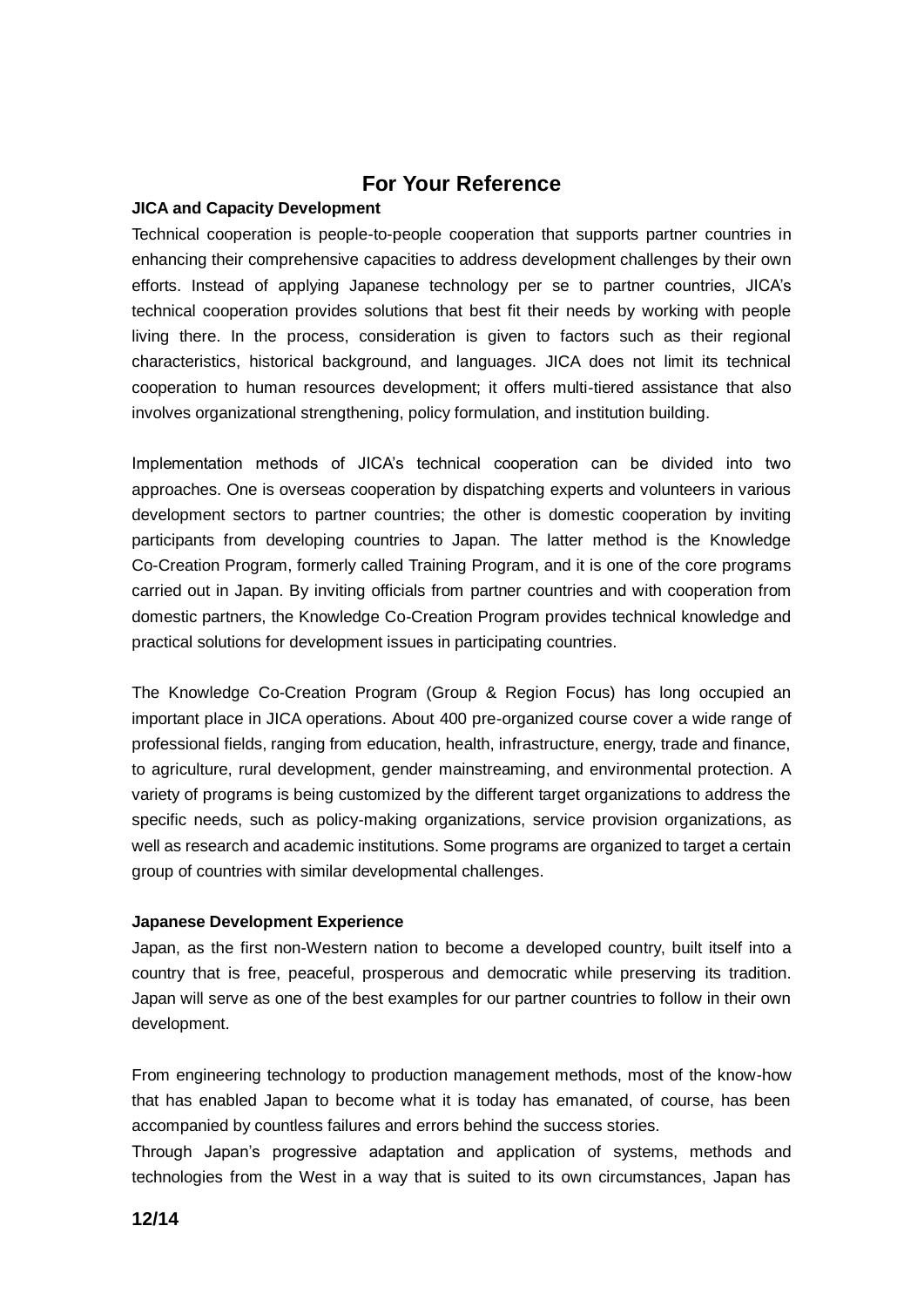developed a storehouse of knowledge not found elsewhere from unique systems of organization, administration and personnel management to such social systems as the livelihood improvement approach and governmental organization. It is not easy to apply such experiences to other countries where the circumstances differ, but the experiences can provide ideas and clues useful when devising measures to solve problems.

JICA, therefore, would like to invite as many leaders of partner countries as possible to come and visit us, to mingle with the Japanese people, and witness the advantages as well as the disadvantages of Japanese systems, so that integration of their findings might help them reach their developmental objectives.